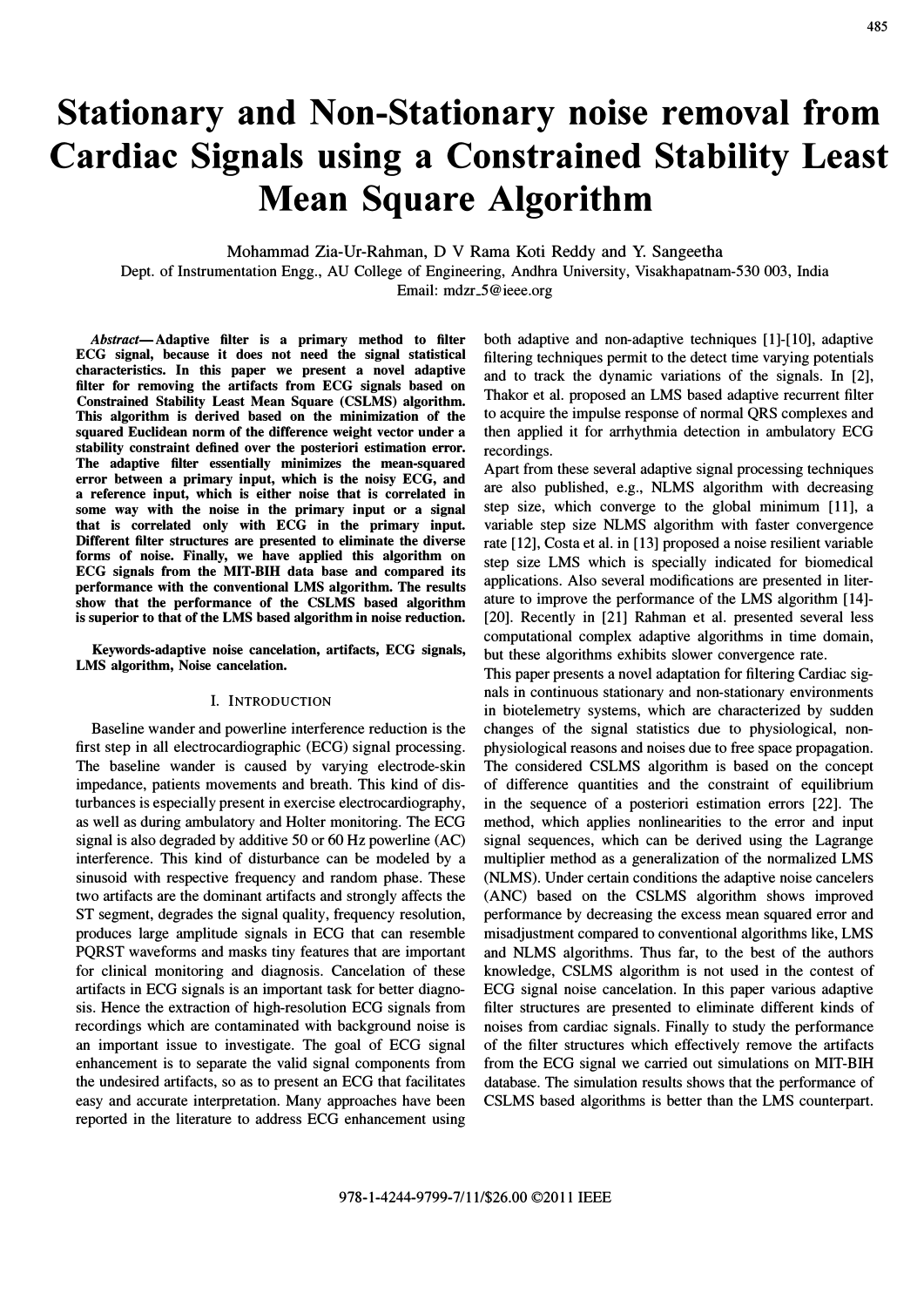#### II. PROPOSED IMPLEMENTATION

Consider a length L, LMS based adaptive filter, depicted in Fig. 1, that takes an input sequence  $x(n)$  and updates the weights as

$$
\mathbf{w}(n+1) = \mathbf{w}(n) + \mu \mathbf{x}(n) e(n), \qquad (1)
$$

where,  $\mathbf{w}(n) = [w_0(n) \ w_1(n) \cdots w_{L-1}(n)]^t$  is the tap weight vector at the *n*th index,  $\mathbf{x}(n) = [x(n) \ x(n-1) \cdots x(n-L)]$ 1)<sup>t</sup>, error signal  $e(n) = d(n) - \mathbf{w}^{t}(n) \mathbf{x}(n)$ , with  $d(n)$  being so-called the desired response available during initial training period and  $\mu$  denoting so-called step-size parameter.



Fig. 1. Adaptive filter structure

In order to remove the noise from the ECG signal, the ECG signal  $s_1(n)$  corrupted with noise signal  $p_1(n)$  is applied as the desired response  $d(n)$  to the adaptive filter shown in Fig. 1. If the noise signal  $p_2(n)$ , possibly recorded from another generator of noise that is correlated in some way with  $p_1(n)$ is applied at the input of the filter, i.e.,  $x(n) = p_2(n)$  the filter error becomes  $e(n) = [s_1(n) + p_1(n)] - y(n)$ . Where,  $y(n)$  is the filter output and it is given by,

$$
y(n) = \mathbf{w}^t(n)\mathbf{x}(n),\tag{2}
$$

Since the signal and noise are uncorrelated, the meansquared error (MSE) becomes

$$
E[e^{2}(n)] = E\{[s_{1}(n) - y(n)]^{2}\} + E[p_{1}^{2}(n)] \qquad (3)
$$

Minimizing the MSE results in a filter output which is the best least-squares estimate of the signal  $s_1(n)$ .

Normalized LMS (NLMS) algorithm is another class of adaptive algorithm used to train the coefficients of the adaptive filter. This algorithm takes into account variation in the signal level at the filter output and selecting the normalized step size parameter that results in a stable as well as fast converging algorithm. The weight update relation for NLMS algorithm is as follows

$$
\mathbf{w}(n+1) = \mathbf{w}(n) + \left[\frac{\mu}{p + \mathbf{x}^t(n)\,\mathbf{x}(n)}\right]\mathbf{x}(n)\,e(n),\quad (4)
$$

The variable step can be written as,

$$
\mu(n) = \frac{\mu}{p + \mathbf{x}^t(n)\,\mathbf{x}(n)}\tag{5}
$$

Here  $\mu$  is fixed convergence factor to control maladjustment.

A common major drawback of adaptive noise canceler based on LMS and NLMS algorithms is the large value of excess mean-square error which results in signal distortion in the noise-canceled signal. In the CSLMS algorithm the time-varying step-size that is inversely proportional to the squared norm of the difference between two consecutive input vectors rather than the input data vector as in the NLMS. This algorithm provides significant improvements in decreasing mean-squared error (EMSE) and consequently minimizing signal distortion [22].

The weight update relation for CSLMS algorithm is as follows,

$$
\mathbf{w}(n+1) = \mathbf{w}(n) + \left[\frac{\delta \mathbf{x}(n) \,\delta \mathbf{e}(n)}{\left\|\delta \mathbf{x}(n)\right\|^2}\right] \tag{6}
$$

Where  $\delta x(n) = x(n) - x(n-1)$  is the difference between two consecutive input vectors. Also  $\delta e(n) = e(n) - e(n-1)$ is the difference in the priori error sequence.

The weight adaptation rule can be made more robust by introducing a small  $p$  and by multiplying the weight increment by a constant step size  $\mu$  to control the speed of the adaptation. This gives the weight update relation for CSLMS algorithm in its final form as follows,

$$
\mathbf{w}(n+1) = \mathbf{w}(n) + \mu \left[ \frac{\delta \mathbf{x}(n) \,\delta \mathbf{e}(n)}{p + ||\delta \mathbf{x}(n)||^2} \right] \tag{7}
$$

The parameter  $p$  is set to avoid denominator being too small, step size parameter too big and to prevent numerical instabilities in case of a vanishingly small squared norm. The convergence characteristics of both the algorithms are shown in Fig. 2.



Fig. 2. Typical convergence curves of LMS and CSLMS for PLI cancellation

# III. SIMULATION RESULTS

To show that CSLMS algorithm is really effective in clinical situations, the method has been validated using several ECG recordings with a wide variety of wave morphologies from MIT-BIH arrhythmia database. We used the benchmark MIT-BIH arrhythmia database ECG recordings as the reference for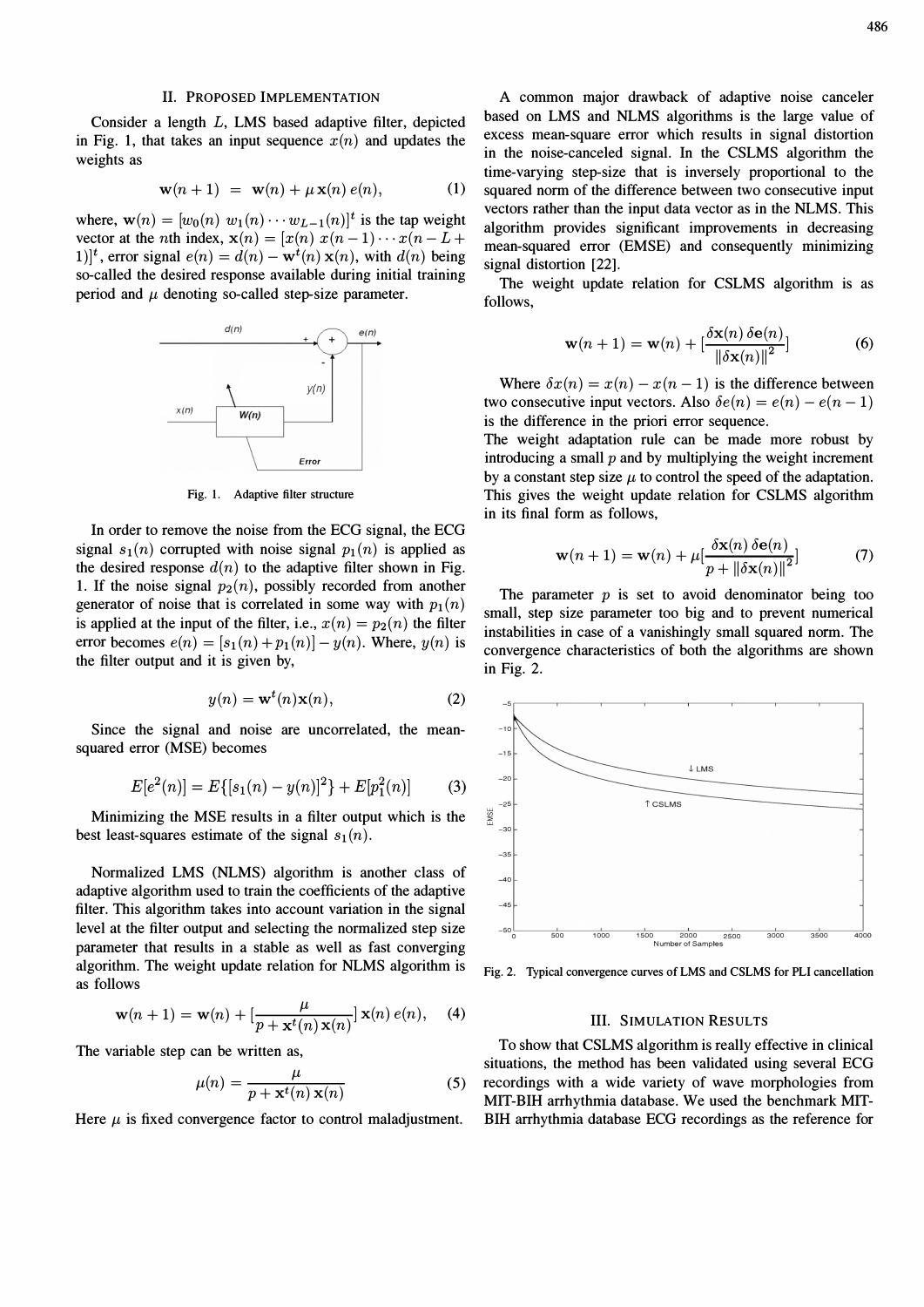our work and real noise is obtained from MIT-BIH Normal Sinus Rhythm Database (NSTDB). In our simulations we consider both stationary (PLI) and non-stationary (BW) noises. The arrhythmia data base consists of 48 half hour excerpts of two channel ambulatory ECG recordings, which were obtained from 47 subjects, including 25 men aged 32-89 years, and women aged 23-89 years. The recordings were digitized at 360 samples per second per channel with II-bit resolution over a 10 mV range. In our experiments we used a data set of five records (records 101, 102, 103, 104 and 105) but due to space constraint simulation results for record 105 are shown in this paper. In our simulation we collected 4000 samples of ECG signal, a random noise with variance  $(\sigma)$  of 0.001, 0.01 and 0.1 is added to the ECG signals to evaluate the performance of the algorithm in terms of minimum MSE (MMSE), MSE, excess MSE (EMSE) and misadjustment (M). For evaluating the performance of the proposed adaptive filter we have also measured the SNR improvement and compared with LMS algorithm. For all the figures number of samples are taken on x-axis and amplitude on y-axis, unless stated. Table I shows the comparison of MMSE, MSE, EMSE and M for LMS, NLMS and CSLMS algorithms. Table II gives the contrast of the considered algorithms in terms of SNR improvement (SNRI).

# A. Baseline Wander Reduction

In this experiment, first we collected 4000 samples of the pure ECG signal from the MIT-BIH arrhythmia database(dataI05) and it is corrupted with real baseline wander (BW) taken from the MIT-BIH Noise Stress Test Database (NSTDB). This database was recorded at a sampling rate of 128Hz from 18 subjects with no significant arrhythmias. The contaminated ECG signal is applied as primary input to the adaptive filter of Fig.I. The real BW is given as reference signal. Different filter structures were implemented using the LMS and CSLMS algorithms to study the relative performance and results are plotted in Fig.3. On average LMS algorithm gets SNR improvement 3.l428dB, where as CSLMS gets 4.7613dB.

#### B. Adaptive Power-line Interference Canceler

To demonstrate power line interference (PLI) cancelation we have chosen MIT-BIH record number 105. The input to the filter is ECG signal corresponds to the data 105 corrupted with synthetic PLI with amplitude Imv and frequency 60Hz, sampled at 200Hz. The reference signal is synthesized PLI, the output of the filter is recovered signal. These results are shown in Fig.4. In SNR measurements it is found that CSLMS algorithm gets SNR improvement 13.7365dB, where as the LMS algorithm improves 6.3702dB. Fig.5 shows the power spectrum of the noisy signal before and after filtering with LMS and CSLMS algorithms.

# IV. CONCLUSION

In this paper the process of noise removal from ECG signal using CSLMS based adaptive filtering is presented. For



Fig. 3. Typical filtering results of baseline wander reduction (a)clean MIT-BIH record 105, (b) ECG with real BW, (c) recovered signal using LMS algorithm, (d) recovered signal using CSLMS algorithm.



Fig. 4. Typical filtering results of PLI Cancelation (a)ECG with 60Hz noise, (b) recovered signal using LMS algorithm, (c) recovered signal using CSLMS algorithm.

this, the input and the desired response signals are properly chosen in such a way that the filter output is the best least squared estimate of the original ECG signal. The proposed treatment exploits the modifications in the weight update formula and thus pushes up the speed over the respective LMS based realizations. Our simulations, however, confirm that the performance of the CSLMS is better than the LMS algorithm in terms of SNRI, MSE and misadjustment, this is shown in tables I and II. Hence CSLMS based adaptive noise canceler may be used in all practical applications.